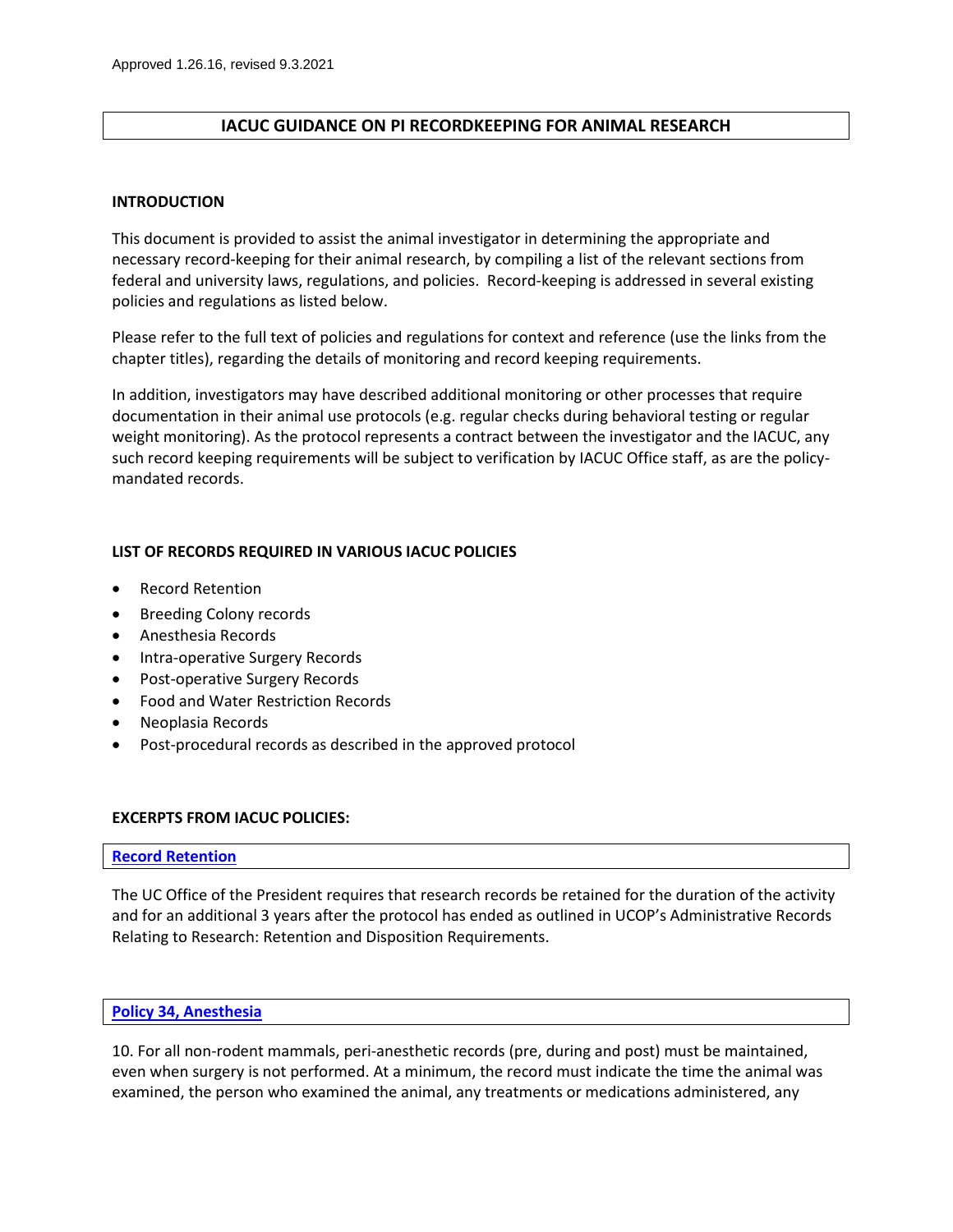abnormal findings, and (when applicable) the time of the recovery events, which are all listed on the Post Anesthetic Recovery Record.

11. For rodents, birds, fish, amphibians and reptiles, anesthesia records are only required for surgeries and may be kept as part of the surgical record.

## **Policy [35, Surgery in Rodents, Birds, Reptiles, Amphibians and Fish](https://blink.ucsd.edu/_files/sponsor-tab/iacuc/Policy%2035%20SA%20Surgery.pdf)**

6. MONITORING DURING ANESTHESIA. Animals must be monitored for basic physiologic function, which may include temperature, heart rate, respiratory rate, movement, mucous membrane color, etc. Animals must not be left unattended from the time of anesthetic induction until the animal is fully conscious, physiologically stable and able to maintain awake posture or positioning as appropriate for the species or until euthanized.

7. ANALGESIA and POST-SURGICAL CARE. Animals must receive adequate analgesia and post-surgical care as described in the applicable Animal Use Protocol. The Surgery in Rodents, Birds, Reptiles, Amphibians, and Fish Date: 2.20.2019 Page 3 of 7 post-surgical care must be performed by trained individuals.

8. SURGICAL AND POST-SURGICAL MONITORING AND DOCUMENTATION. A surgical monitoring record must be maintained. Post-surgical health observations must be made and documented for a minimum of five consecutive days following the surgery, including weekends and holidays. If problems arise postoperatively, the animal must be observed daily until the problems are resolved. If instrumentation is internalized, observations and documentation must continue weekly beyond the first 5 days until removal of the instrument or final disposition of the animal. If the instrumentation is exteriorized (e.g., catheters), observations and documentation must be done daily until removal of the instrument or final disposition of the animal. Records must be kept in the animal holding area, and must be readily and independently accessible to an inspector.

Observations must be recorded contemporaneously; any exceptions to this must be clearly documented and justified. If any records are recreated or reproduced in any form, the original records must be maintained.

# **[Policy 7, Surgery in Non-Rodent Mammals](https://blink.ucsd.edu/_files/sponsor-tab/iacuc/Policy%207%20LA%20Surgery.pdf)**

**MONITORING DURING ANESTHESIA.** An anesthetic record is required and must include observations from the induction of anesthesia to extubation and return of the animal to its home cage or enclosure. For anesthesia periods over 30 minutes, use of an external heat source to maintain body temperature is required and must be described in the Animal Use Protocol.

**POST-SURGICAL MONITORING AND DOCUMENTATION.** Post-operative observations of animal health must be documented on an approved Post-Surgical Progress Notes form. Records must be kept in the animal holding area and must be readily and independently accessible to an inspector. Health observations must be documented at least daily:

• until suture or staple removal and adequate healing of the surgical site or at least five days following the surgery, whichever occurs latest.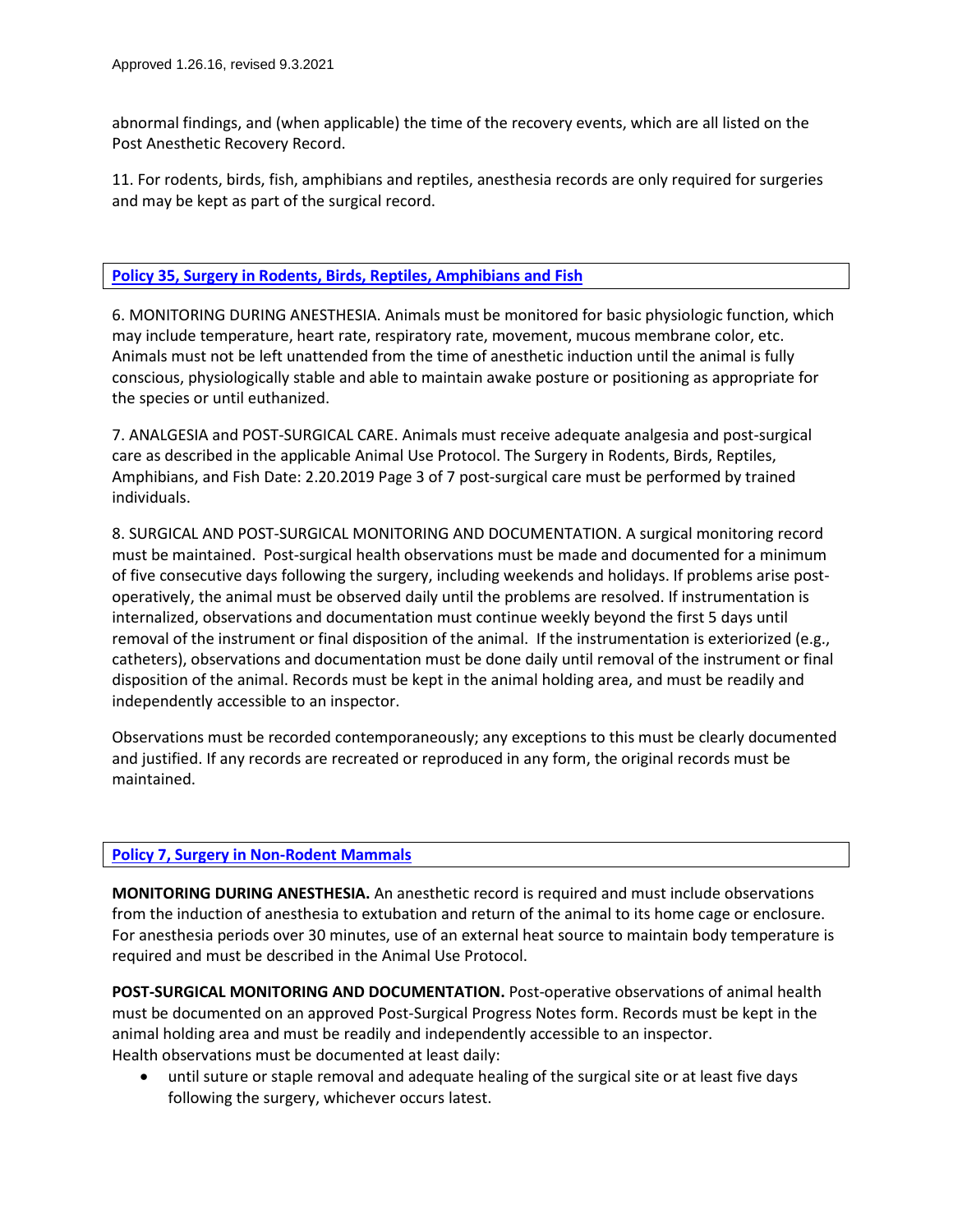- for any procedure that involves exposed instruments, catheters, bandages, etc. until removal of these items and adequate healing of the associated sites has occurred.
- for animals that exhibit signs of pain, distress, discomfort or other health complications until resolved.

Health observations must be documented at least weekly:

• after adequate healing has occurred.

Observations must be recorded contemporaneously; any exceptions to this must be clearly documented and justified. If any records are recreated or reproduced in any form, the original records must be maintained.

5. PRE-SURGICAL EVALUATION AND FASTING. Surgical staff must perform and document a pre-surgical health assessment of each animal. Withholding of food and/or water prior to surgery must be described in the applicable Animal Use Protocol.

6. ANESTHESIA. Animals must be properly anesthetized for all surgical procedures consistent with the Anesthesia Policy (Policy 34 and as described in the applicable Animal Use Protocol. Animals must not be left unattended from the time of anesthetic induction until the animal is fully conscious, physiologically stable and able to maintain awake posture or positioning as appropriate for the species. Animals must be monitored for basic physiologic function, which at minimum includes temperature, heart rate, respiratory rate, movement, and mucous membrane color, from the time of anesthetic induction until the animal is fully conscious, physiologically stable, able to maintain awake posture or positioning as appropriate for the species or until euthanized.

9. ANALGESIA and POST-SURGICAL CARE. Animals must receive adequate analgesia and post-surgical care as described in the applicable Animal Use Protocol. The post-surgical care of animals includes weekends and holidays, and must be performed by trained individuals. Observation of pain or distress beyond that anticipated and approved of in the Animal Use Protocol requires a veterinary staff consultation or euthanasia of the animal.

### **[Policy 9, Experimental Neoplasia](https://blink.ucsd.edu/_files/sponsor-tab/iacuc/Policy%209%20Neoplasia.pdf)**

**5) Record keeping:** Tumor monitoring data sheets must be kept within the housing room until the death of the animal. Records must contain all pertinent information, including the protocol number, the name of the person monitoring the animals, identification of the animals, date of monitoring sessions, and any treatments given to the animals. Baseline and weekly weights must be recorded; more frequent weighing may be indicated with some models.

Observations must be recorded contemporaneously; any exceptions to this must be clearly documented and justified. If any records are recreated or reproduced in any form, the original records must be maintained.

**[Policy 37, Deviation from Standard Feeding or Watering](https://blink.ucsd.edu/_files/sponsor-tab/iacuc/Policy%2037%20Restriction.pdf)**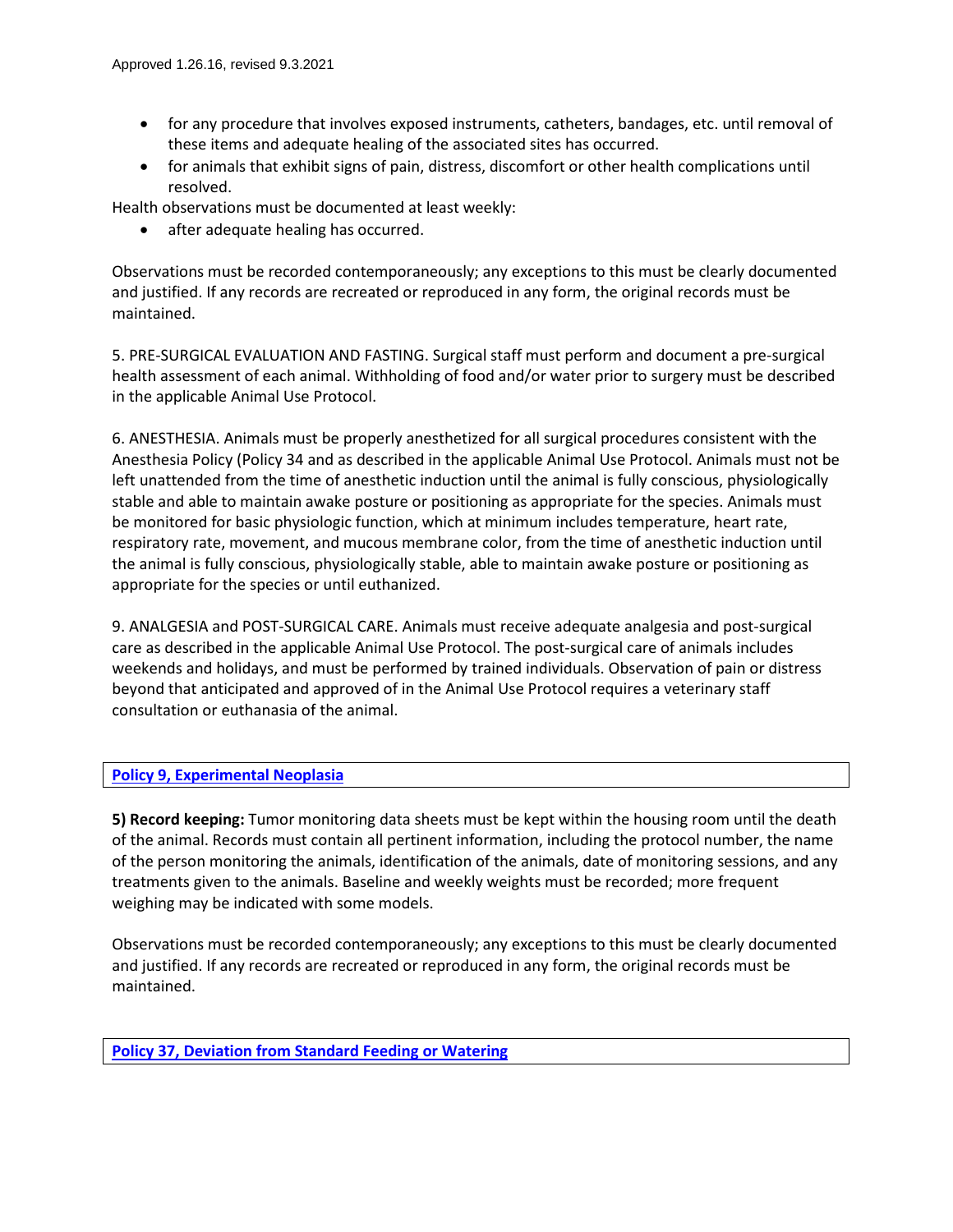2 d.: During intervals of food and/or water restriction, affected cages must be identified with cage-side records. Records must include each of the following:

i. the approved restriction schedule ii. the time/date and amount, if applicable, of latest feeding/watering iii. documentation that approved monitoring was conducted iv. contact information for responsible personnel (including phone contact)

## **[Policy 6, Rodent Breeding Colonies](https://blink.ucsd.edu/_files/sponsor-tab/iacuc/Policy%206%20Breeding.pdf)**

Labs must keep records of all the animals born in the colony and the number of animals born must be reported monthly at https://iacuc.ucsd.edu/. Reports must be submitted even if the number of animals born is "0".

### **EXCERPTS FROM OTHER DOCUMENTS GOVERNING ANIMAL RESEARCH AT UCSD:**

#### **USDA Policy #3, [Veterinary Care](https://www.nal.usda.gov/sites/default/files/Policy3.pdf)**

Appropriate post-operative records should be maintained in accordance with professionally accepted veterinary procedures.

#### **The Guide [for the Care and Use of Laboratory Animals](https://blink.ucsd.edu/_files/sponsor-tab/iacuc/Guide-for-the-care-and-use-of-laboratory-animals.pdf)** *(citations removed)*

#### *Food or Water Restriction (Page 31)*

The animals should be closely monitored to ensure that food and fluid intake meets their nutritional needs … . Body weights should be recorded at least weekly and more often for animals requiring greater restrictions … . Written records should be maintained for each animal to document daily food and fluid consumption, hydration status, and any behavioral and clinical changes used as criteria for temporary or permanent removal of an animal from a protocol … .

### *Recordkeeping (Page 75)*

Records containing basic descriptive information are essential for management of colonies of large longlived animals and should be maintained for each animal … . These records often include species, animal identifier, sire and/or dam identifier, sex, birth or acquisition date, source, exit date, and final disposition. Such animal records are essential for genetic management and historical assessments of colonies. Records of rearing and housing histories, mating histories, and behavioral profiles are useful for the management of many species, especially nonhuman primates … . Relevant recorded information should be provided when animals are transferred between institutions.

*Aquatic Animal Recordkeeping (Pages 87-88)*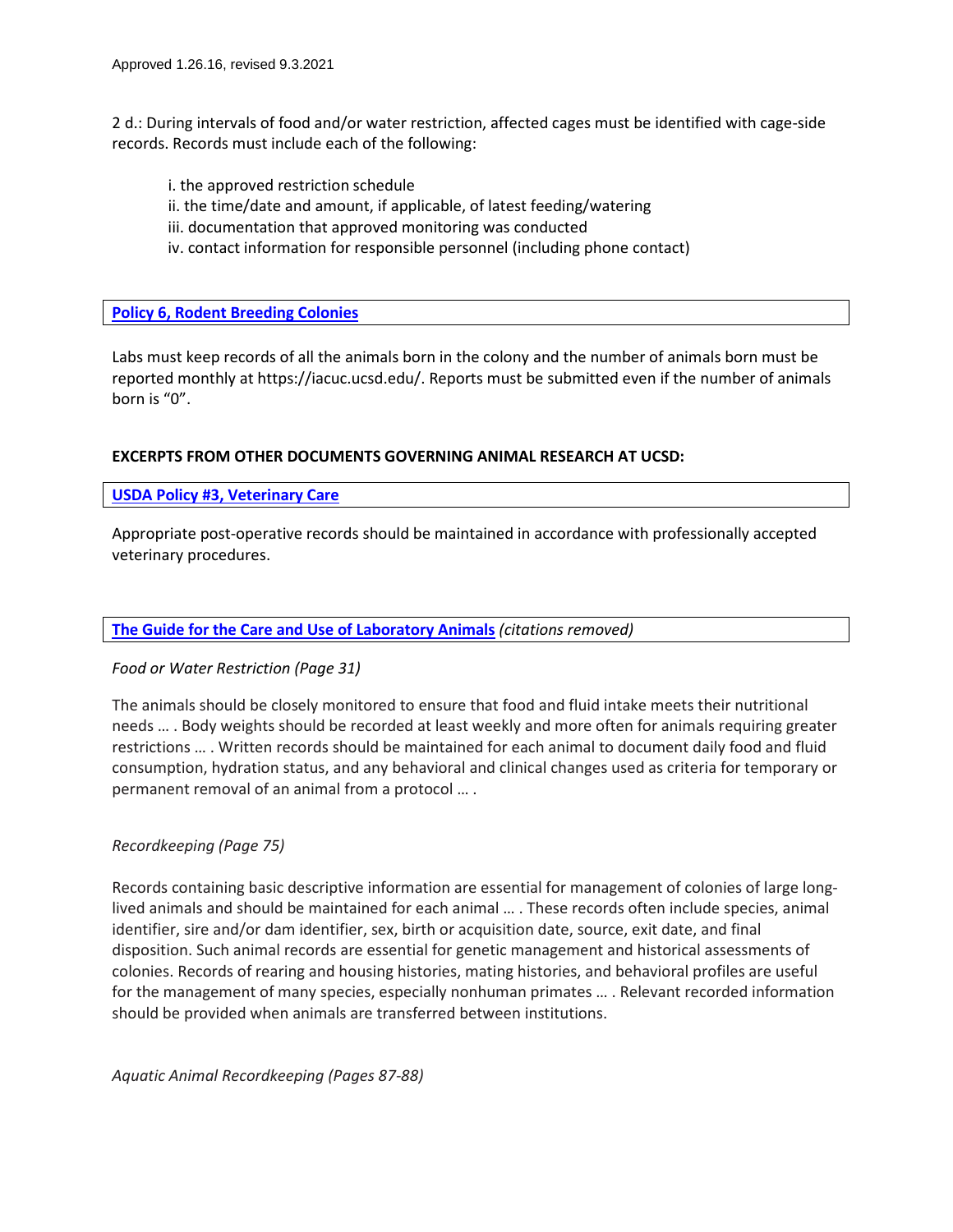Adequate recordkeeping is necessary in aquatic system management. In general, the same standards used for terrestrial animals apply to aquatic and semiaquatic species, although modifications may be necessary to account for species or system variations … .

Although many aquatic animals are maintained using group (vs. individual) identification, detailed animal records are still necessary. Animal information that may routinely be captured, particularly in biomedical research with fish, includes species; genetic information (parental stock identification, genetic composition); stock source; stock numbers in system; tank identification; system life support information; breeding; deaths; illnesses; animal transfers within and out of the facility; and fertilization/hatching information … . Records should be kept concerning feeding information (e.g., food offered, acceptance), non-expired food supplies to ensure sustenance of nutritional profile, and any live cultures … .

Records of water quality testing for system and source water and maintenance activities of the life support system components are important for tracking and ensuring water quality. The exact water quality parameters tested and testing frequency should be clearly established and will vary with such factors as the type of life support system, animals, and research, as discussed under Water Quality.

# *Medical Management (Page 114)*

Recurrent or significant problems involving experimental animal health should be communicated to the IACUC, and all treatments and outcomes should be documented … .

# *Postoperative Care (Pages 119-120)*

An important component of postsurgical care is observation of the animal and intervention as necessary during recovery from anesthesia and surgery … . The intensity of monitoring will vary with the species and the procedure and may be greater during the immediate anesthetic recovery period. During this period, animals should be in a clean, dry, and comfortable area where they can be observed frequently by trained personnel. Particular attention should be given to thermoregulation, cardiovascular and respiratory function, electrolyte and fluid balance, and management of postoperative pain or discomfort... . Appropriate medical records should also be maintained.

# *Anesthetics and Analgesics (Page 122)*

Agents that provide anesthesia and analgesia must be used before their expiration dates and should be acquired, stored, their use recorded, and disposed of legally and safely.

# **EXCERPTS FROM IACUC BEST-PRACTICES DOCUMENTS:**

**[Best Practices for recordkeeping during and after anesthetic and/or surgery procedures on USDA](https://blink.ucsd.edu/_files/sponsor-tab/iacuc/RecordkeepingForCoveredSpecies.pdf)[covered species \(excludes mice, rats and birds\)](https://blink.ucsd.edu/_files/sponsor-tab/iacuc/RecordkeepingForCoveredSpecies.pdf)**

• Entries should be initialed or signed by the person who made the observation or administered the treatment. Each entry must be traceable to the person who recorded or performed it.

• The date and time of the entry should be recorded. Entries must be chronological and reference a specific time.

• Entries should be made proximately to the time of the observation or treatment. Write it down as it happens.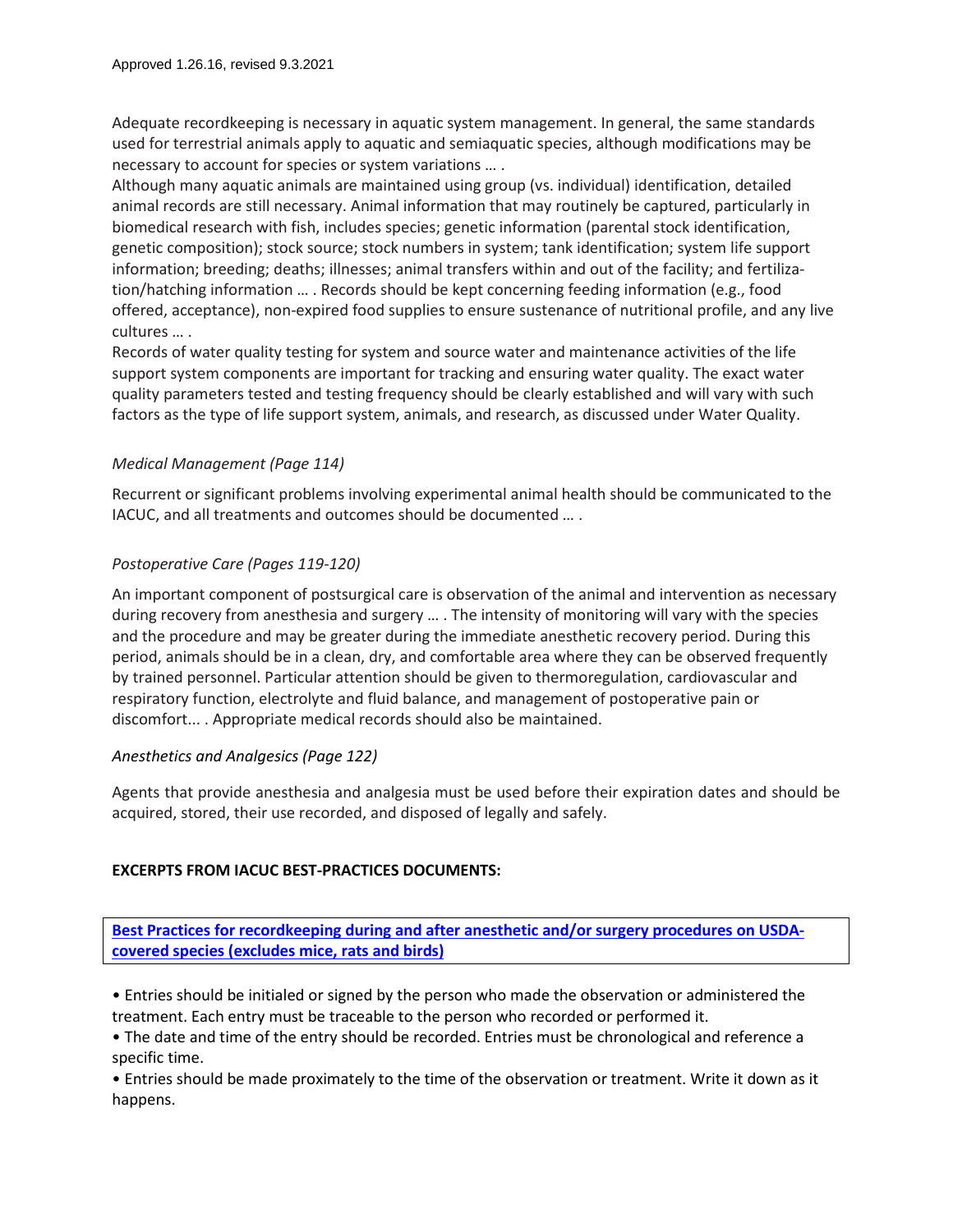• These records must be kept for three years after the study is completed and readily available for inspection by regulatory personnel. This is a regulatory requirement by the USDA, AALAC, and most granting agencies.

• Drug treatments must be recorded so that a total dose is recorded or can be calculated, e.g. either recorded in total mg, or a volume plus a concentration. For example: 0.2 mg acepromazine, OR .0.1 ml acepromazine (2 mg/ml)

• During anesthesia and anesthetic recovery, physiologic parameters must be observed and recorded frequently. At a minimum a heart rate and respiratory rate should be checked every 15 minutes for a stable animal in a short procedure. Other observations should be made as warranted: body temperature, color of mucous membranes, etc. depending on the type and length of the procedure.

Close monitoring is required. *Regulatory bodies assume that "if it wasn't recorded, it didn't happen".* • The end of the monitoring period must be noted and signed by the person who made this determination, whether due to recovery or euthanasia. It must be clear that the animal was closely monitored as long as necessary.

• Recorded observations should include descriptive language, rather than only state a conclusion. Descriptive phrases include "active, no lameness noted", "all food consumed, normal feces present", "incision is intact", "swelling extends 1 cm from wound margins, no discharge noted", "attitude alert", "bight, alert, responsive". Inadequate phrases (without supporting descriptions) include "normal," "comfortable", "OK".

• Health observations must be documented at least daily for at least five days following the surgery or until suture removal and adequate healing of the surgical site, whichever occurs latest.

• Health observations must be documented at least daily for any procedure that involves exposed instrumentation, catheterization, bandage etc., until removal of the apparatus and adequate healing of the associated sites has occurred.

• Health observations must be documented at least daily for animals that exhibit signs of pain, distress, discomfort or other health complications until resolved.

• Health observations must be documented at least weekly after adequate healing has occurred.

• Daily post-surgical observations should include at least the following:

• Observation of the comfort level of the animal. This can be evaluated by activity, mental attitude, elimination, food consumption, etc.

• A specific check of the surgical wounds. Is there any discharge, redness, or swelling? Is the incision intact?

- If any catheters or devices are in place, describe the condition of the device and record any procedures performed such as cleaning the skin exit site or flushing a catheter to keep it patent.
- Any procedure-specific observations related to potential or unexpected complications such as organ failure, infection, ischemia, etc.

**[IACUC Best Practices for Maintenance of Guillotines used for Euthanasia](https://blink.ucsd.edu/_files/sponsor-tab/iacuc/EuthanasiaEquipmentMaintenance.pdf)**

…Guillotines should be sharpened a minimum of every 12 months or more often as needed. A log book should be maintained and available to inspectors….